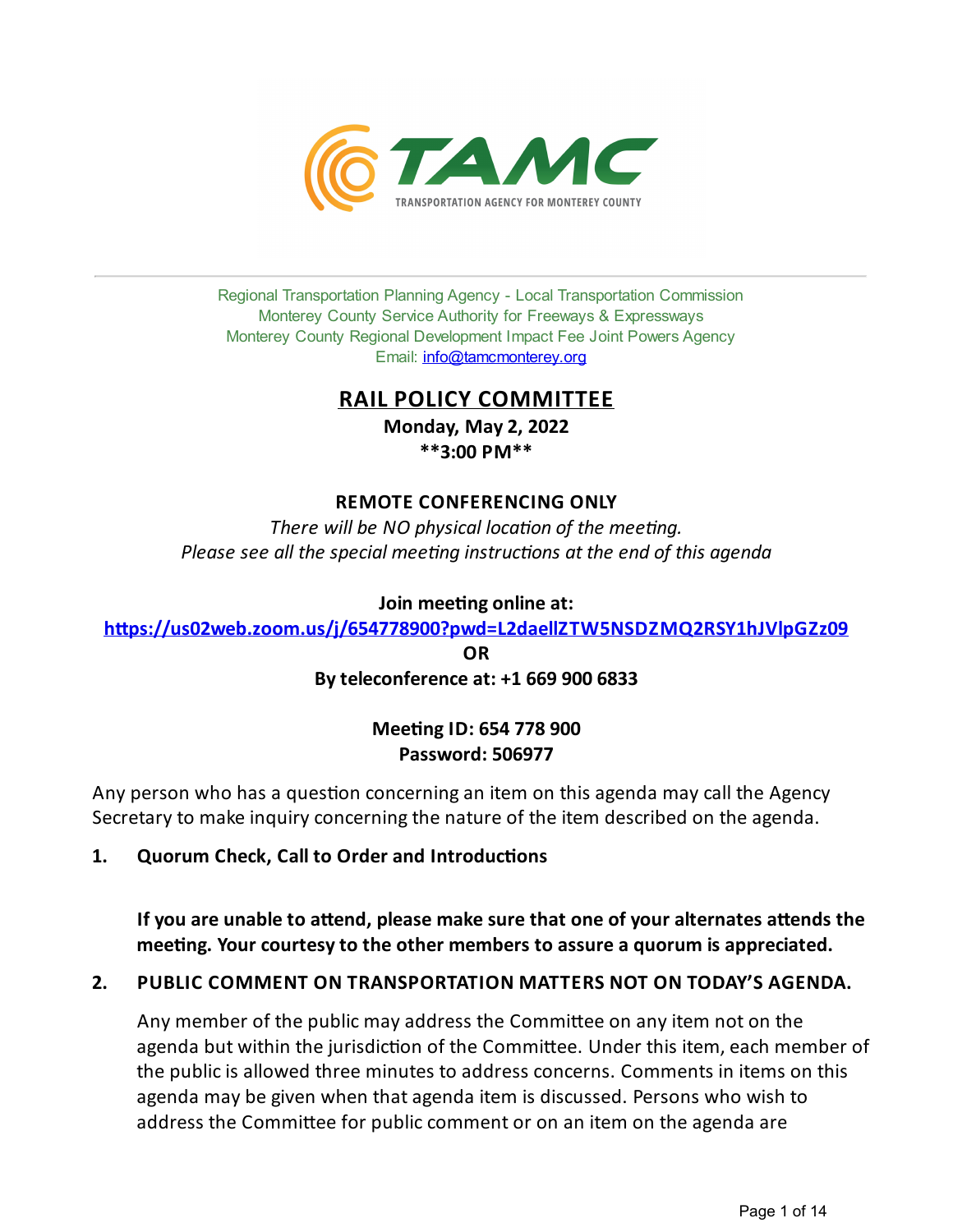encouraged to submit comments in writing to Maria at maria@tamcmonterey.org by 5:00 pm the Thursday before the meeting, and such comments will be distributed to the Committee before the meeting.

# **3. BEGINNING OF CONSENT AGENDA**

Approve the staff recommendations for items listed below by majority vote with one motion. Any member may pull an item off the Consent Agenda to be moved to the end of the CONSENT AGENDA for discussion and action.

**3.1. APPROVE** minutes of the Rail Policy Committee meeting of March 7, 2022.

**- Monel**

*The draft minutes of the March 7, 2022 Rail Policy Committee meeting are attached for review.*

## **END OF CONSENT AGENDA**

**4. RECEIVE** update on the Salinas Rail Kick Start project.

**- Watson**

*Activities* on the Salinas Rail Kick Start project since the last update in March include *work related to transferring the properties acquired for Package* 1 (Salinas Station *access and circulation improvements) to the City of Salinas and design coordination efforts with keystakeholders on Packages 2 (Salinas layover facility) and 3 (Gilroy*  $track$  *connections*).

**5. RECEIVE** update on the planned increase in passenger rail service along the coast corridor between San Francisco and Los Angeles.

**- Watson**

*Progress since the last update to this Committee in March includes a working group meeng on April 1.*

- **6.** ANNOUNCEMENTS and/or COMMENTS from Rail Policy Committee members on **matters** that they wish to put on future Committee agendas.
- **7. ADJOURN**

## **ANNOUNCEMENTS**

Next Rail Policy Committee meeting: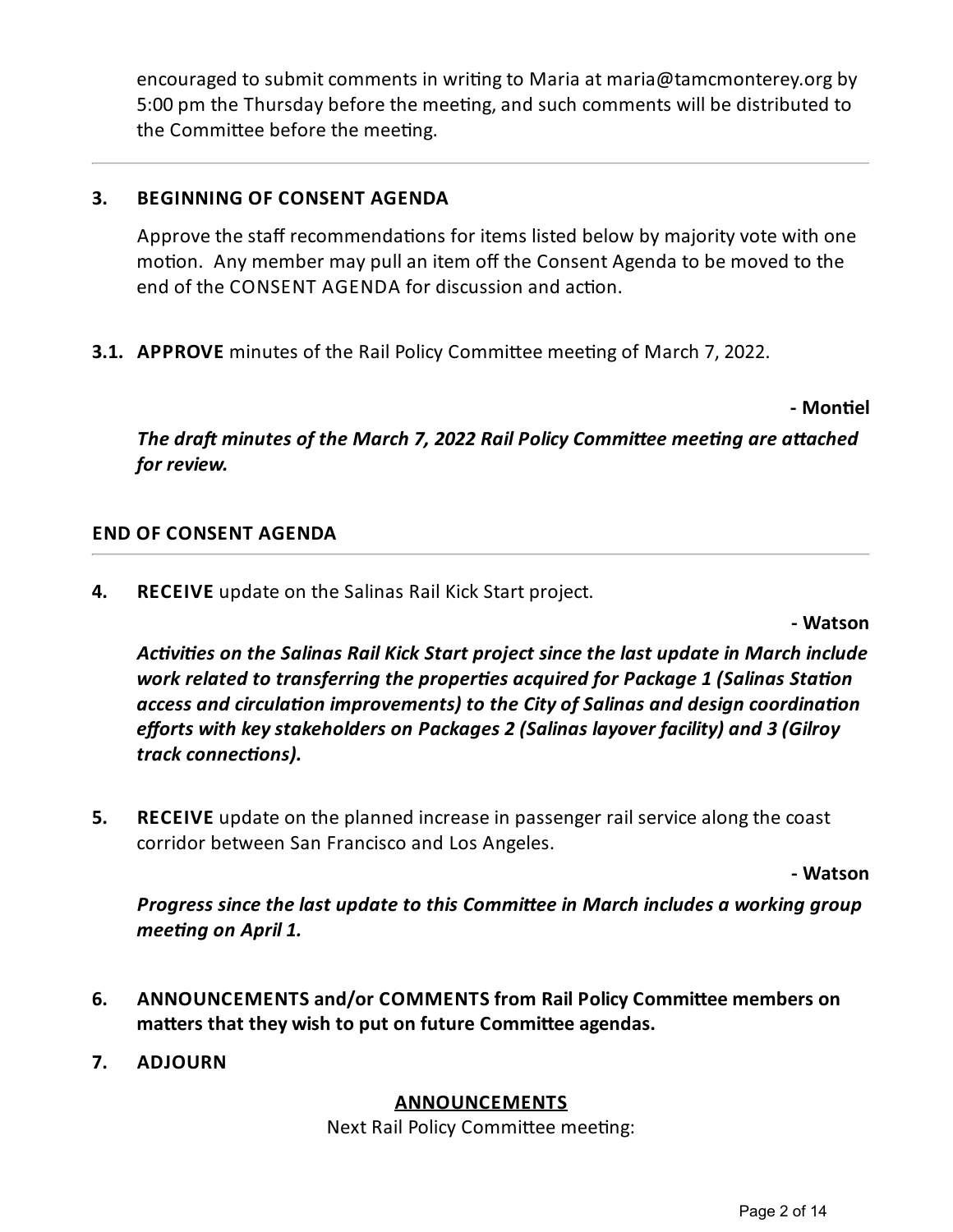## **Monday, June 6, 2022 at 3:00 p.m.**

# **Ifyou have anyitems for the next agenda, please submit them to: Chrisna Watson, Rail Program Coordinator [Chrisna@tamcmonterey.org](mailto:Christina@tamcmonterey.org)**

## Important Meeting Information

Remote Meetings: On March 12, 2020, Governor Newsom issued Executive Order N-25-20, which enhanced State and Local Governments ability to respond to COVID-19 Pandemic based on Guidance for Gatherings issued by the California Department of Public Health. The Executive Order specifically allowed local legislative bodies to hold meetings via teleconference and to make meetings accessible electronically, in order to protect public health. That order expired on September 30, 2021. Governor Newsom has now signed AB 361, and the TAMC Board of Directors approved a resolution to enact AB 361 on September 22, 2021. This legislation permits teleconferencing for Brown Act meetings during a state of emergency. Thus, TAMC meetings will convene remotely, until further notice. For remote meetings, the public is strongly encouraged to use the Zoom app for best reception. Prior to the meeting, participants should download the Zoom app at:  $\frac{https://zoom.us/download. A link to simplified instruction for the use of the Zoom app is:$ https://blog.zoom.us/wordpress/2018/07/03/video-communications-best-practice-guide/.

Remote Meeting Public Comment: Due to current circumstances, there may be limited opportunity to provide verbal comments during remote meetings. Persons who wish to address the Committee for public comment or on an item on the agenda are encouraged to submit comments in writing to [maria@tamcmonterey.org](mailto:maria@tamcmonterey.org) by 5:00pm the Monday before the meeting. Such comments will be distributed to the Committee before the meeting. Members of the public participating by Zoom are instructed to be on mute during the proceedings and to speak only when public comment is allowed, after requesting and receiving recognition from the Chair.

Agenda Packet and Documents: Any person who has a question concerning an item on this agenda may call or email the Agency office to make inquiry concerning the nature of the item described on the agenda. Complete agenda packets are on display online at the Transportation Agency for Monterey County website. Documents relating to an item on the open session that are distributed to the Committee less than 72 hours prior to the meeting shall be available for public review at the Agency website. Agency contact information is as follows:

Transportation Agency for Monterey County www.tamcmonterey.org Office is closed an all employees are working remotely until further notice TEL: 831-775-0903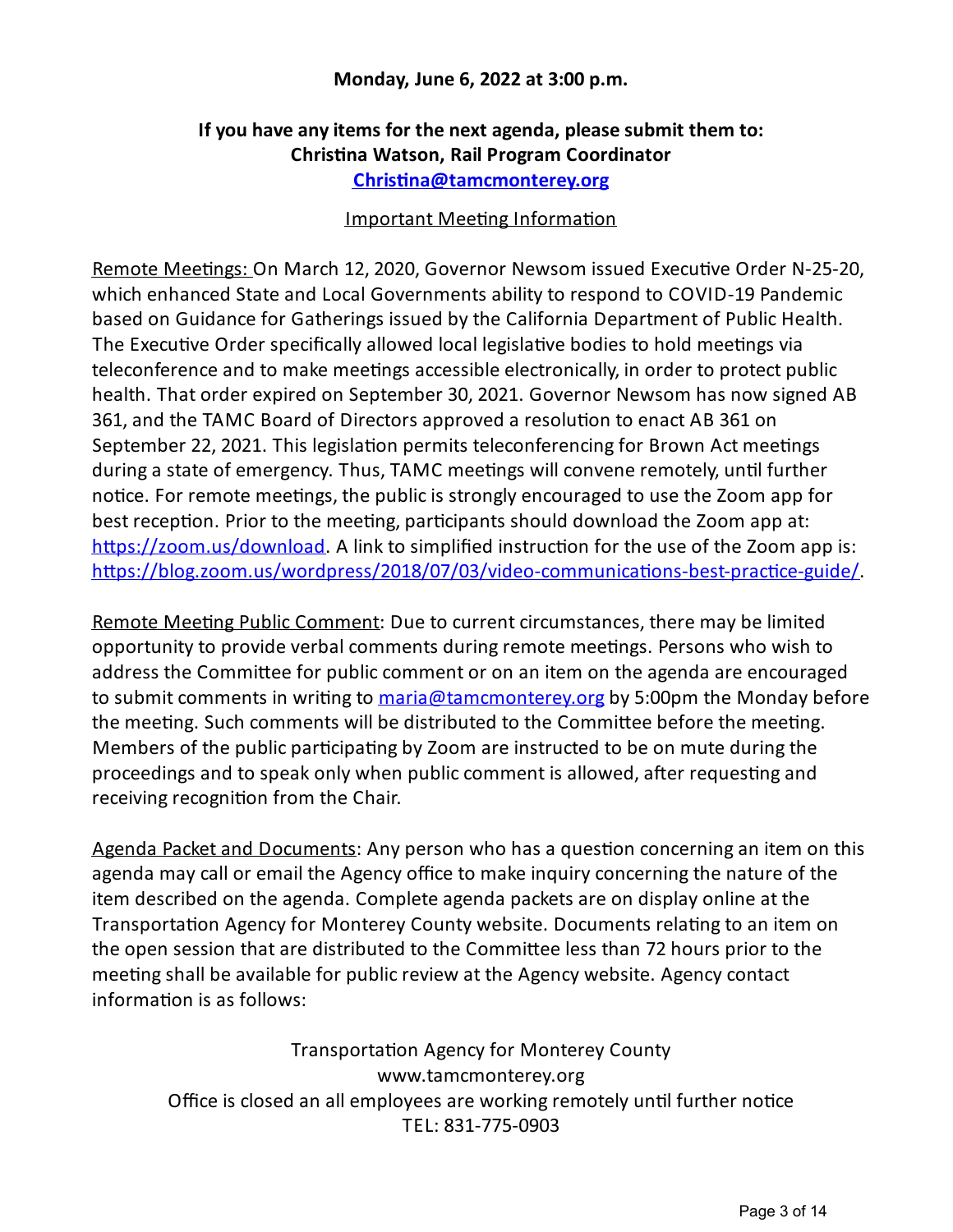Agenda Items: The agenda will be prepared by Agency staff and will close at noon nine (9) working days before the regular meeting. Any member of the Committee may request in writing an item to appear on the agenda. The request shall be made by the agenda deadline and any supporting papers must be furnished by that time or be readily available.

Alternative Agenda Format and Auxiliary Aids: If requested, the agenda shall be made available in appropriate alternative formats to persons with a disability, as required by Section 202 of the Americans with Disabilities Act of 1990 (42 USC Sec. 12132), and the federal rules and regulations adopted in implementation thereof. Individuals requesting a disability-related modification or accommodation, including auxiliary aids or services, may contact Transportation Agency staff at 831-775-0903. Auxiliary aids or services include wheelchair accessible facilities, sign language interpreters, Spanish language interpreters, and printed materials in large print, Braille or on disk. These requests may be made by a person with a disability who requires a modification or accommodation in order to participate in the public meeting and should be made at least 72 hours before the meeting. All reasonable efforts will be made to accommodate the request.

## **CORRESPONDENCE, REPORTS, MEDIA CLIPPINGS**

- **C** 1. **RECEIVE** correspondence attached online.
- **C 2. RECEIVE** reports attached online.
- **C 3.** No media clippings this agenda.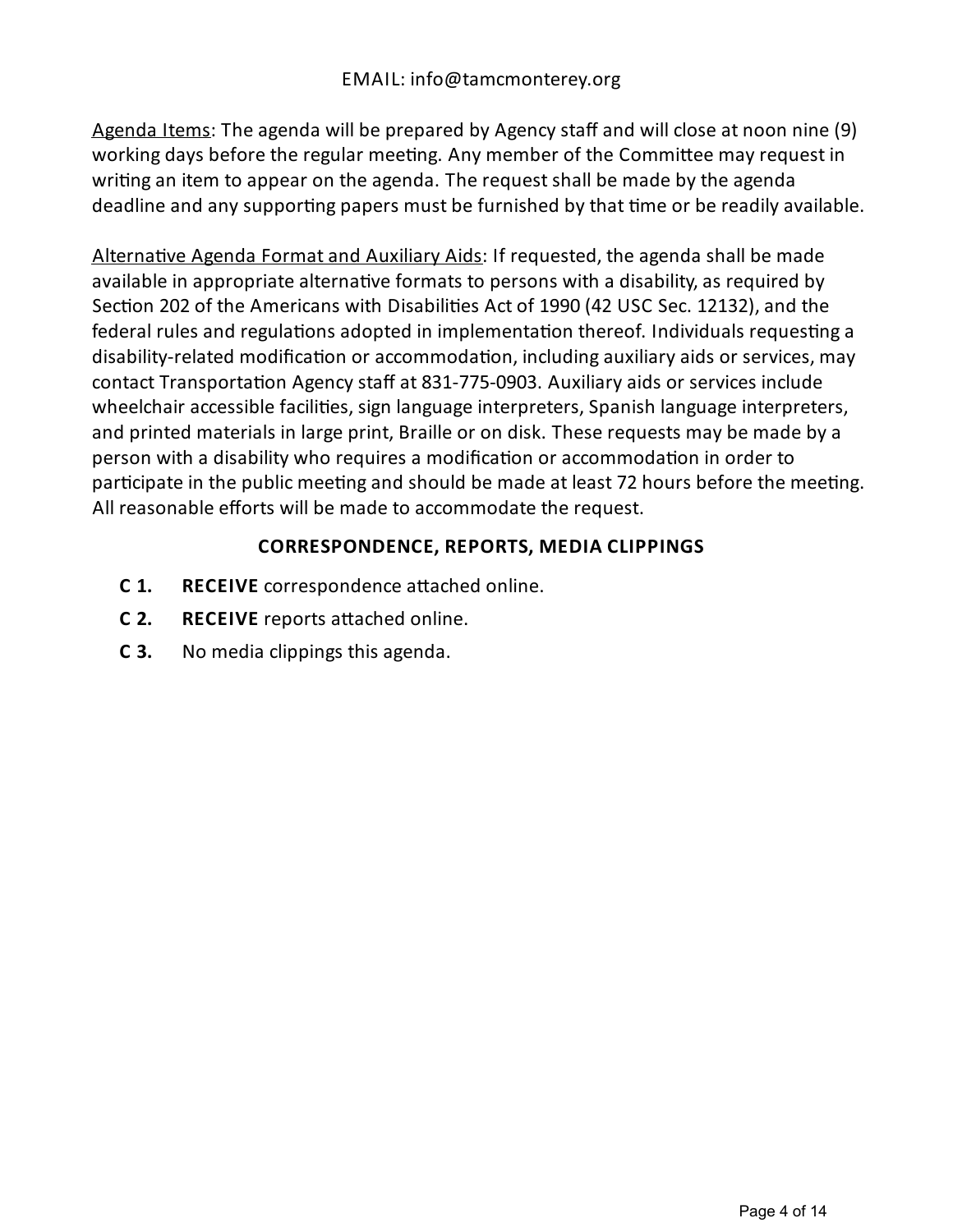

# *Memorandum*

| Subject:             | <b>Draft March RPC Minutes</b>          |
|----------------------|-----------------------------------------|
| <b>Meeting Date:</b> | May 2, 2022                             |
| From:                | Maria Montiel, Administrative Assistant |
| To:                  | Rail Policy Committee                   |

#### **RECOMMENDED ACTION:**

APPROVE minutes of the Rail Policy Committee meeting of March 7, 2022.

### **SUMMARY:**

The draft minutes of the March 7, 2022 Rail Policy Committee meeting are attached for review.

## ATTACHMENTS:

Draft March RPC Minutes  $\mathbf D$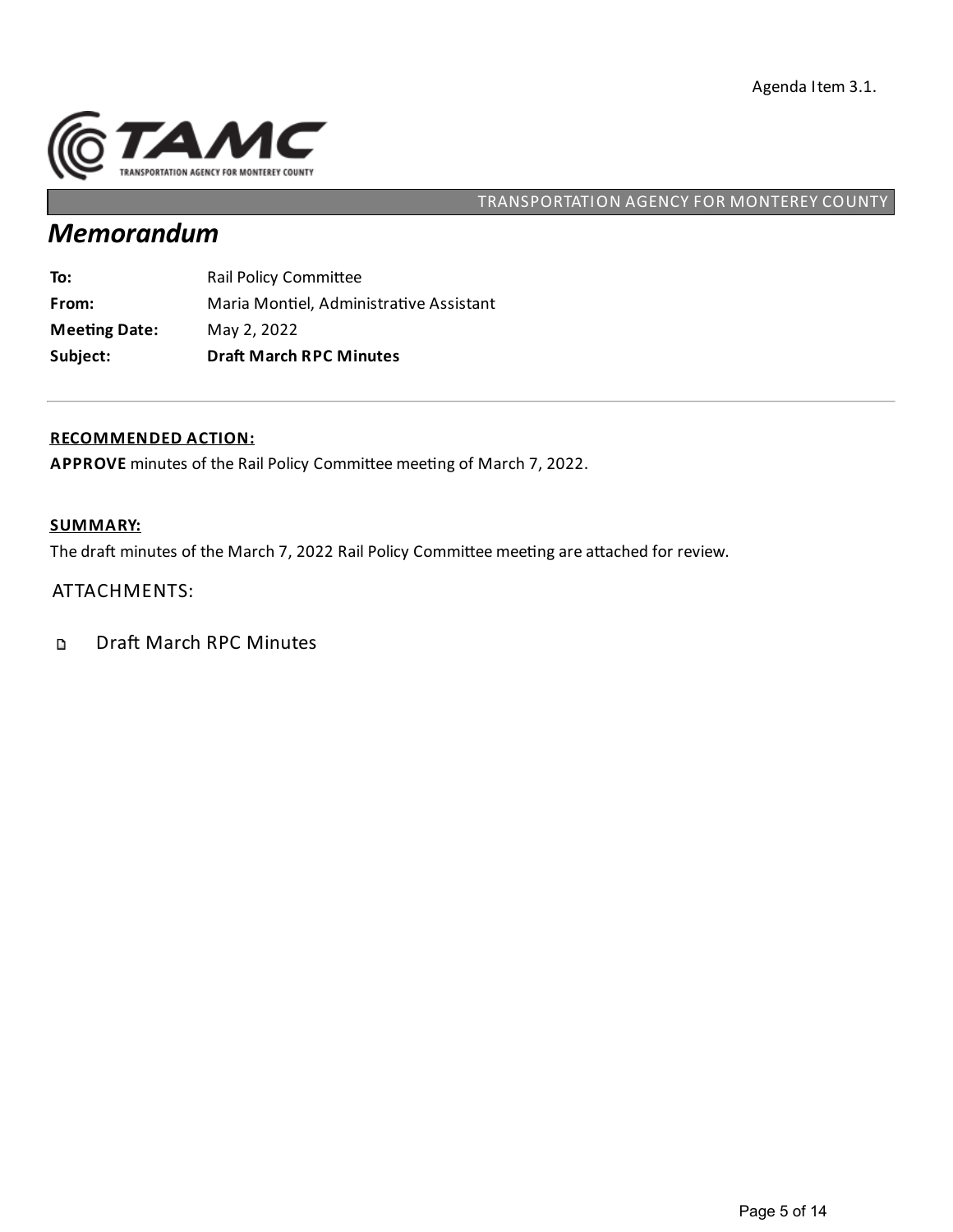| <b>DRAFT</b> Minutes of March 7, 2022<br><b>Transportation Agency for Monterey County</b><br>ZOOM REMOTE VIDEO/PHONE CONFERENCE ONLY<br><b>MAY</b><br><b>SEP</b><br><b>APR</b><br><b>JUN</b><br><b>JUL</b><br><b>AUG</b><br><b>OCT</b><br><b>NOV</b><br><b>DEC</b><br><b>JAN</b><br><b>FEB</b><br>21<br>22<br>21<br>21<br>21<br>21<br>21<br>21<br>21<br>22<br>21<br>$22 \overline{ }$ | TRANSPORTATION AGENCY FOR MONTEREY COUNTY (TAMC) |  |  |  |  |  |  |  |  |  |            |
|---------------------------------------------------------------------------------------------------------------------------------------------------------------------------------------------------------------------------------------------------------------------------------------------------------------------------------------------------------------------------------------|--------------------------------------------------|--|--|--|--|--|--|--|--|--|------------|
|                                                                                                                                                                                                                                                                                                                                                                                       | <b>RAIL POLICY COMMITTEE MEETING</b>             |  |  |  |  |  |  |  |  |  |            |
|                                                                                                                                                                                                                                                                                                                                                                                       |                                                  |  |  |  |  |  |  |  |  |  |            |
|                                                                                                                                                                                                                                                                                                                                                                                       |                                                  |  |  |  |  |  |  |  |  |  |            |
|                                                                                                                                                                                                                                                                                                                                                                                       |                                                  |  |  |  |  |  |  |  |  |  |            |
|                                                                                                                                                                                                                                                                                                                                                                                       |                                                  |  |  |  |  |  |  |  |  |  | <b>MAR</b> |
|                                                                                                                                                                                                                                                                                                                                                                                       |                                                  |  |  |  |  |  |  |  |  |  |            |
| $\boldsymbol{N}$<br>P(A)<br>E<br>L. Alejo, Dist. 1<br>P(A)<br>P(A)<br>P(A)<br>P(A)<br>P(A)<br>P(A)<br>N<br>P(A)<br>P(A)                                                                                                                                                                                                                                                               |                                                  |  |  |  |  |  |  |  |  |  |            |
| (L. Gonzalez, J. Gomez)                                                                                                                                                                                                                                                                                                                                                               |                                                  |  |  |  |  |  |  |  |  |  |            |
| $\boldsymbol{o}$<br>O<br>J. Phillips, Dist. 2<br>P(A)<br>P(A)<br>P(A)<br>P(A)<br>P(A)<br>P(A)<br>P(A)<br>P(A)<br>P(A)<br>$\overline{a}$                                                                                                                                                                                                                                               |                                                  |  |  |  |  |  |  |  |  |  |            |
| (J. Stratton, C. Link)                                                                                                                                                                                                                                                                                                                                                                |                                                  |  |  |  |  |  |  |  |  |  |            |
| E<br>P<br>P(A)<br>P(A)<br>P<br>P(A)<br>P(A)<br>W. Askew, Dist. 4<br>P(A)<br>P(A)<br>P(A)                                                                                                                                                                                                                                                                                              |                                                  |  |  |  |  |  |  |  |  |  |            |
| (Y. Anderson)                                                                                                                                                                                                                                                                                                                                                                         |                                                  |  |  |  |  |  |  |  |  |  |            |
| P(A)<br>P(A)<br>E<br>P(A)<br>M. Adams, Dist. 5,<br>P(A)<br>M<br>P(A)<br>P(A)<br>P(A)<br>M<br>P(A)<br>$\mathsf E$                                                                                                                                                                                                                                                                      |                                                  |  |  |  |  |  |  |  |  |  |            |
| (S. Hardgrave, C. Courtney)                                                                                                                                                                                                                                                                                                                                                           |                                                  |  |  |  |  |  |  |  |  |  |            |
| P<br>P<br>$\sf P$<br>$\pmb{E}$<br>P<br>P<br>P<br>$\pmb{E}$<br>P<br>P<br>P<br>P<br>M. LeBarre, King City, Chair                                                                                                                                                                                                                                                                        |                                                  |  |  |  |  |  |  |  |  |  |            |
| (C. DeLeon)                                                                                                                                                                                                                                                                                                                                                                           |                                                  |  |  |  |  |  |  |  |  |  |            |
| $\pmb{E}$<br>$\pmb{E}$<br>C. Medina Dirksen, Marina<br>P(A)<br>P<br>${\sf P}$<br>P<br>P(A)<br>P<br>A<br>A<br>A<br>Α                                                                                                                                                                                                                                                                   |                                                  |  |  |  |  |  |  |  |  |  |            |
| (B. Delgado)                                                                                                                                                                                                                                                                                                                                                                          |                                                  |  |  |  |  |  |  |  |  |  |            |
| $\overline{T}$<br>P<br>$\mathsf E$<br>$\overline{r}$<br>E<br>P<br>P<br>P<br>P<br>P<br>P<br>E. Smith, Monterey<br>A                                                                                                                                                                                                                                                                    |                                                  |  |  |  |  |  |  |  |  |  |            |
| (D. Albert, A. Renny)                                                                                                                                                                                                                                                                                                                                                                 |                                                  |  |  |  |  |  |  |  |  |  |            |
| P<br>P<br>${\sf P}$<br>P<br>P<br>P<br>K. Craig, Salinas,<br>P<br>$\mathbf{I}$<br>A<br>T<br>A<br>A                                                                                                                                                                                                                                                                                     |                                                  |  |  |  |  |  |  |  |  |  |            |
| (C. Cromeenes)                                                                                                                                                                                                                                                                                                                                                                        |                                                  |  |  |  |  |  |  |  |  |  |            |
| P(A)<br>$\boldsymbol{N}$<br>P(A)<br>G. Hawthorne, Sand City<br>P(A)<br>P(A)<br>P(A)<br>$\boldsymbol{N}$<br>P(A)<br>P(A)<br>P(A)<br>P(A)<br>P(A)                                                                                                                                                                                                                                       |                                                  |  |  |  |  |  |  |  |  |  |            |
| (J. Blackwelder, K. Cruz)                                                                                                                                                                                                                                                                                                                                                             |                                                  |  |  |  |  |  |  |  |  |  |            |
| P<br>P<br>P<br>P<br>P<br>$\sf P$<br>$\boldsymbol{\mathsf{P}}$<br>G<br>P<br>G<br>P<br>I. Oglesby, Seaside<br>A                                                                                                                                                                                                                                                                         |                                                  |  |  |  |  |  |  |  |  |  |            |
| (D. Pacheco)                                                                                                                                                                                                                                                                                                                                                                          |                                                  |  |  |  |  |  |  |  |  |  |            |
| P<br>P<br>P<br>P<br>P<br>A. Chavez, Soledad<br>A<br>А<br>Α<br>Α<br>Α                                                                                                                                                                                                                                                                                                                  |                                                  |  |  |  |  |  |  |  |  |  |            |
| (F. Ledesma)                                                                                                                                                                                                                                                                                                                                                                          |                                                  |  |  |  |  |  |  |  |  |  |            |
| P<br>P<br>P<br>P<br>P<br>E<br>P<br>P<br>P<br>D. Potter, At Large<br>$\mathsf A$                                                                                                                                                                                                                                                                                                       |                                                  |  |  |  |  |  |  |  |  |  |            |
| Member, Vice Chair                                                                                                                                                                                                                                                                                                                                                                    |                                                  |  |  |  |  |  |  |  |  |  |            |
| P(A)<br>P(A)<br>P(A)<br>P(A)<br>P(A)<br>M. Twomey, AMBAG<br>P(A)<br>P(A)<br>P(A)<br>P(A)<br>P(A)                                                                                                                                                                                                                                                                                      |                                                  |  |  |  |  |  |  |  |  |  |            |
| (H. Adamson,                                                                                                                                                                                                                                                                                                                                                                          |                                                  |  |  |  |  |  |  |  |  |  |            |
| P. Hierling)                                                                                                                                                                                                                                                                                                                                                                          |                                                  |  |  |  |  |  |  |  |  |  |            |
| $\sf P$<br>O. Monroy-Ochoa,<br>A<br>A<br>P<br>Α<br>Α<br>Α<br>Α<br>Α<br>Α                                                                                                                                                                                                                                                                                                              |                                                  |  |  |  |  |  |  |  |  |  |            |
| Caltrans District 5                                                                                                                                                                                                                                                                                                                                                                   |                                                  |  |  |  |  |  |  |  |  |  |            |
| C. Sedoryk, MST<br>P(A)<br>P(A)<br>P(A)<br>P(A)<br>P(A)<br>P(A)<br>P(A)<br>Ŀ,<br>P(A)<br>P(A)                                                                                                                                                                                                                                                                                         |                                                  |  |  |  |  |  |  |  |  |  |            |
| (L. Rheinheimer)<br><b>STAFF</b>                                                                                                                                                                                                                                                                                                                                                      |                                                  |  |  |  |  |  |  |  |  |  |            |
| T. Muck,<br>P<br>P<br>P<br>P<br>P<br>P<br>P<br>P<br>P<br>P                                                                                                                                                                                                                                                                                                                            |                                                  |  |  |  |  |  |  |  |  |  |            |
| <b>Executive Director</b>                                                                                                                                                                                                                                                                                                                                                             |                                                  |  |  |  |  |  |  |  |  |  |            |
| P<br>P<br>${\sf P}$<br>P<br>P<br>P<br>P<br>P<br>$\sf P$<br>P<br>C. Watson,                                                                                                                                                                                                                                                                                                            |                                                  |  |  |  |  |  |  |  |  |  |            |
| Director of Planning                                                                                                                                                                                                                                                                                                                                                                  |                                                  |  |  |  |  |  |  |  |  |  |            |
| P<br>E<br>P<br>P<br>P<br>P<br>P<br>P<br>P<br>P<br>M. Zeller,                                                                                                                                                                                                                                                                                                                          |                                                  |  |  |  |  |  |  |  |  |  |            |
| Director of Programming &                                                                                                                                                                                                                                                                                                                                                             |                                                  |  |  |  |  |  |  |  |  |  |            |
| Project Delivery                                                                                                                                                                                                                                                                                                                                                                      |                                                  |  |  |  |  |  |  |  |  |  |            |
| P<br>${\sf P}$<br>T. Wright,<br>A<br>A<br>A<br>A<br>A<br>A<br>A<br>Α                                                                                                                                                                                                                                                                                                                  |                                                  |  |  |  |  |  |  |  |  |  |            |
| <b>Outreach Coordinator</b>                                                                                                                                                                                                                                                                                                                                                           |                                                  |  |  |  |  |  |  |  |  |  |            |
| P<br>P<br>$\mathsf{P}$<br>P<br>P<br>P<br>P<br>P<br>P<br>${\sf P}$<br>M. Montiel                                                                                                                                                                                                                                                                                                       |                                                  |  |  |  |  |  |  |  |  |  |            |
| Admin Assistant                                                                                                                                                                                                                                                                                                                                                                       |                                                  |  |  |  |  |  |  |  |  |  |            |
| P<br>P<br>$\mathsf{P}$<br>P<br>P<br>P<br>P<br>P<br>P<br>${\sf P}$<br>L. Williamson,                                                                                                                                                                                                                                                                                                   |                                                  |  |  |  |  |  |  |  |  |  |            |
| Senior Engineer                                                                                                                                                                                                                                                                                                                                                                       |                                                  |  |  |  |  |  |  |  |  |  |            |
| P<br>P<br>P<br>P<br>P<br>A<br>D. Bilse,<br>A<br>А<br>А<br>Α                                                                                                                                                                                                                                                                                                                           |                                                  |  |  |  |  |  |  |  |  |  |            |
| Principal Engineer                                                                                                                                                                                                                                                                                                                                                                    |                                                  |  |  |  |  |  |  |  |  |  |            |
| ${\sf P}$<br>P<br>P<br>P<br>A. Guther                                                                                                                                                                                                                                                                                                                                                 |                                                  |  |  |  |  |  |  |  |  |  |            |
| Assis. Transp. Planner                                                                                                                                                                                                                                                                                                                                                                |                                                  |  |  |  |  |  |  |  |  |  |            |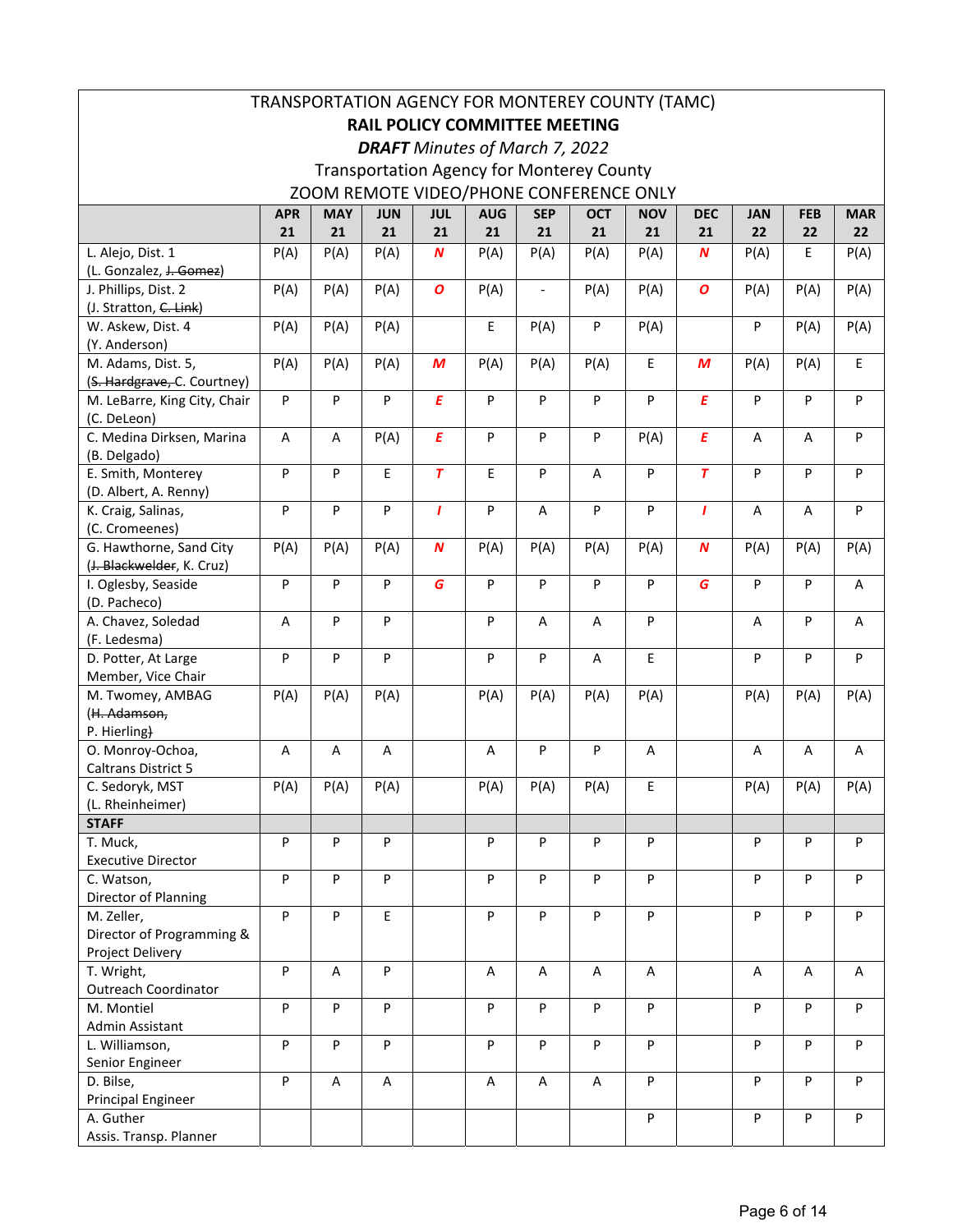*TC: via teleconference; VC: via video conference* 

P = Present A = Absent P(A) = alternate present  $E = Excused$ 

## **1. QUORUM CHECK AND CALL TO ORDER**

Chair LeBarre called the meeting to order at 3:02 p.m. A quorum was established.

#### **OTHERS PRESENT**

Benson Kwong Caltrans Headquarters Jeffrey Public

#### **2. PUBLIC COMMENTS**

None

#### **3. CONSENT AGENDA**

- **M/S/C**  Potter/Anderson/unanimous
- **3.1**  Approved minutes of the February 7, 2022 Rail Policy Committee meeting.  **END OF CONSENT AGENDA**

#### **4. SURF! BUSWAY AND BUS RAPID TRANSIT PROJECT UPDATE**

The Committee received an update on the SURF! Busway and Bus Rapid Transit Project.

Doug Bilse, Principal Engineer, presented on the proposed SURF! Busway that is a 6‐mile bus‐ only corridor parallel to State Route 1 to be constructed along the Monterey branch line rail right-of-way. Mr. Bilse noted that the community engagement opportunities will be ongoing through the next year. The project expects to go out to bid for the construction in 2024 and start operation in 2027.

Committee Member Medina‐Dirksen asked for more information on the community engagement and what efforts are used to outreach to people with disabilities. Lisa Rheinheimer, MST, replied that the plan is to reach out to community groups and churches. The MST Mobility Center will help with outreach to persons with disabilities. Starting in late April, outreach efforts will include onsite pop‐ups, engagement opportunities, and an online engagement tool through Social Pinpoint. MST continues to work with City of Marina staff and will have another site visit.

Executive Director Todd Muck noted that all transportation projects must be state of the art for compliance with the Americans with Disabilities Act (ADA).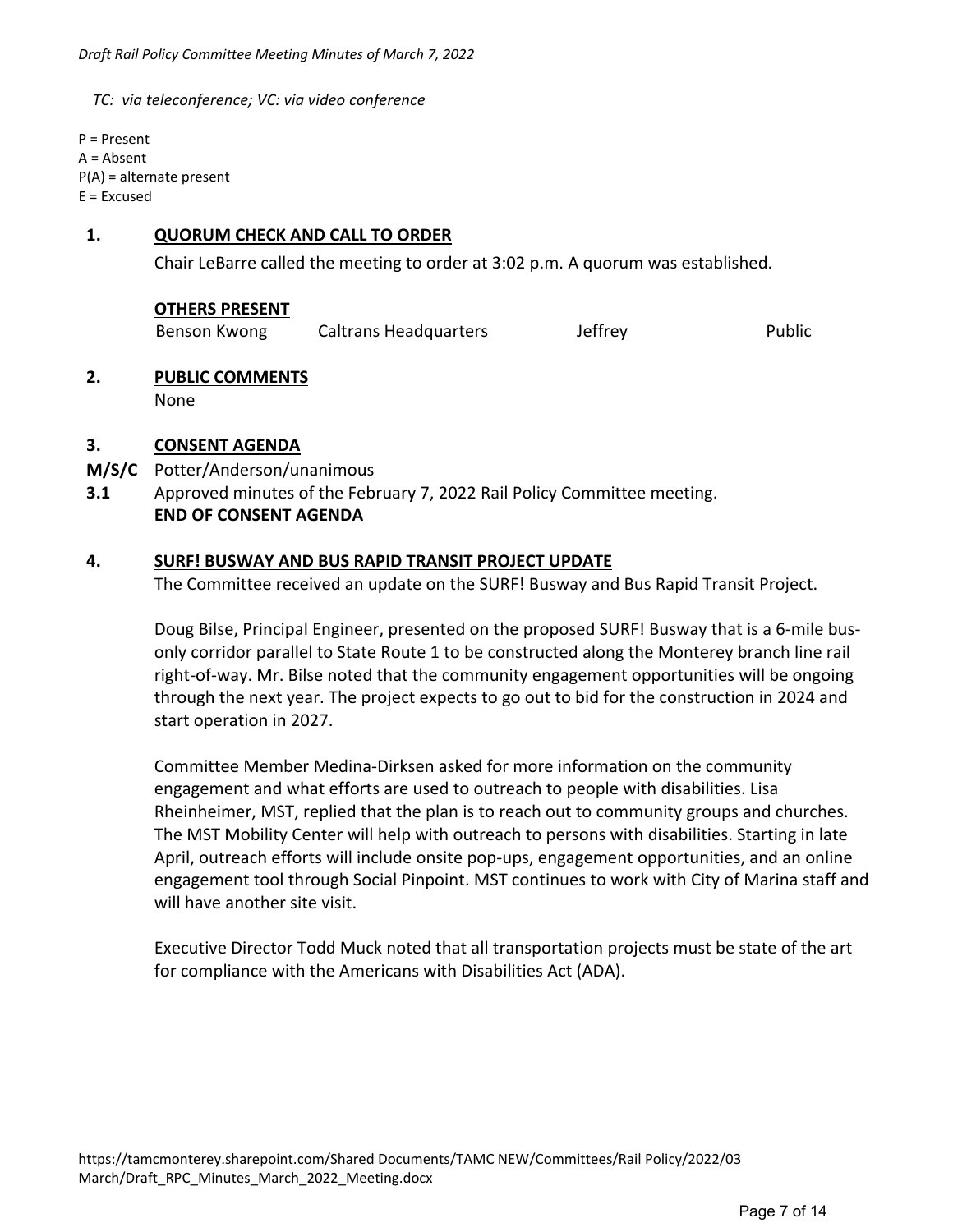### **5. SALINAS RAIL KICK START PROJECT UPDATE**

The Committee received an update on the Salinas Rail Kick Start project.

Christina Watson, Director of Planning, reported that the Monterey County Rail Extension Project won awards for the construction of Package 1, the parking and circulation improvements at the Salinas train station.

Mike Zeller, Director of Programming and Project Delivery, reported that staff continues to coordinate with Caltrans, the California Transportation Commission (CTC), and the City of Salinas on the logistics to transfer ownership of the completed project to the City of Salinas. Mr. Zeller noted CTC deferred the approval of the property transfer to the May CTC meeting.

Mr. Zeller reported that the Agency is pursuing the acquisition of five privately‐owned parcels for the layover facility for Package 2. He noted that the TAMC Board approved the contract with Bender Rosenthal to assist with Union Pacific Railroad property acquisition.

Ms. Watson reported that the design plans are at 90% and aim to have 100% plans in August. Staff will bring a Memorandum of Understanding (MOU) with Gilroy and Santa Clara Valley Transportation Authority (VTA) for improvements at the Gilroy train station to the March 23 Board for adoption.

#### **6. COAST CORRIDOR RAIL PROJECT UPDATE**

The Committee received an update on the planned increase in passenger rail service along the cost corridor between San Francisco and Los Angeles.

Christina Watson, Director of Planning, reported that the Coast Rail Coordinating Council (CRCC) reelected Dave Potter as their chair at their meeting on February 25, 2022.

Committee Member Potter noted that he has chaired the CRCC for over 24‐years and wants to intensify the group's lobbying efforts for rail.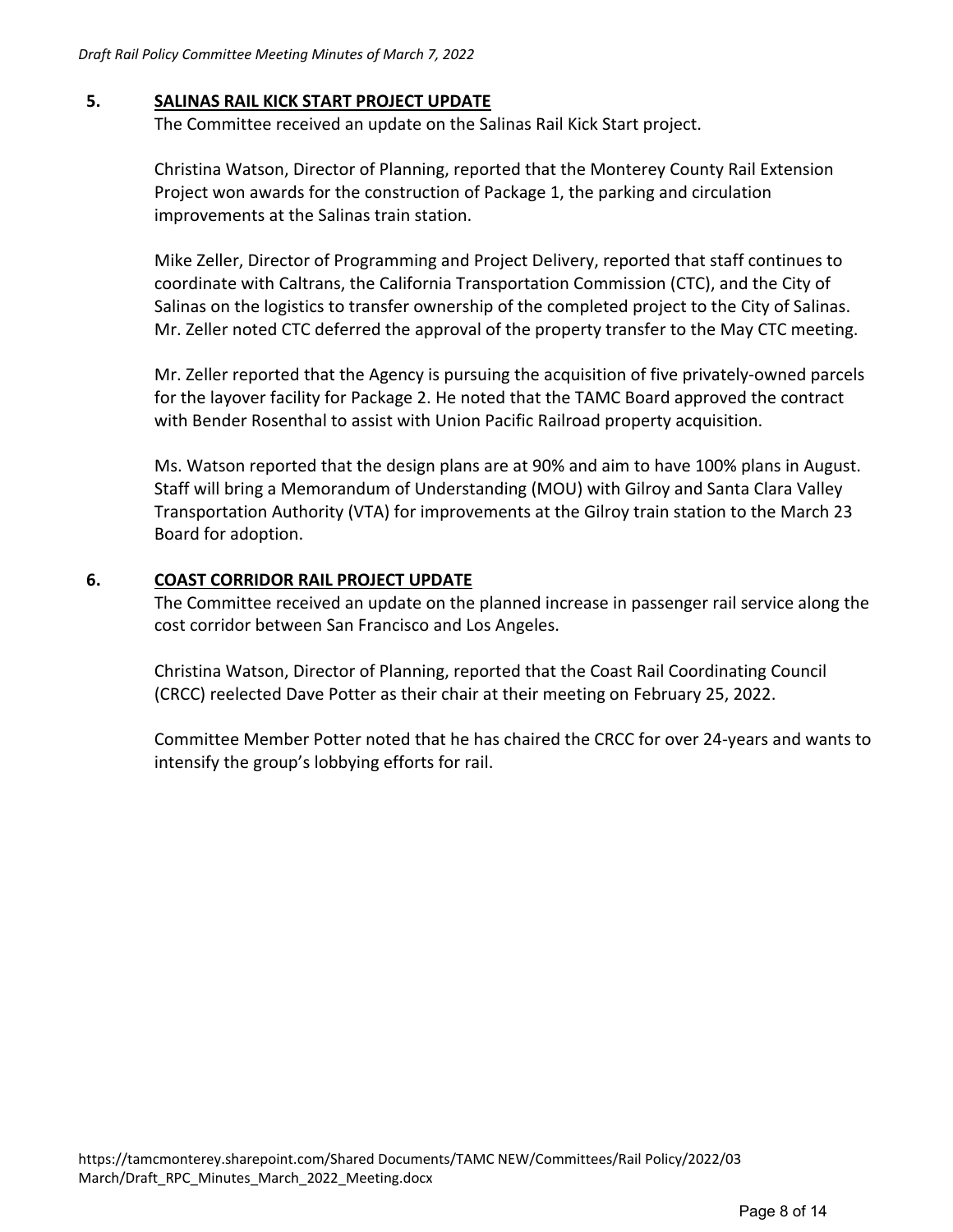#### **7. RETURN TO IN‐PERSON MEETINGS**

The Committee discussed how to conduct future Committee meetings.

Christina Watson, Director of Planning, reported that it is recommended that the Committee discuss how and where to conduct future in‐person meetings, in light of the fact that the COVID‐19 pandemic state of emergency declared by Governor Newsom, allowing the Transportation Agency Board of Directors and Committee to meet remotely, is expected to be lifted at some point this year.

Committee Member Craig noted she supports the flexibility allowed by virtual meetings but would like to meet in person for controversial topics.

Committee Member Medina‐Dirksen asked for best practices be sent out to committee members for being present in a meeting.

Chair LeBarre reported that it sounds like we are okay to stay remote until August then likely hybrid from the TAMC conference room.

#### **8. ANNOUNCEMENTS AND/OR COMMENTS FROM COMMITTEE MEMBERS**

Committee Member Potter suggested a discussion for lobbying efforts to discuss at a future meeting date.

Committee Member Craig noted that she will be in D.C. next week and would be happy to meet with Mr. Potter and Paul Schlesinger, TAMC's legislative analyst, while she is there.

Chair LeBarre noted that the City of King City was happy to hear that Union Pacific responded back from Amtrak's request for additional Coast Star light train stops. They sent a letter saying they are open to a new station in King City.

#### **9. ADJOURN**

Chair LeBarre adjourned the meeting at 3:44 p.m.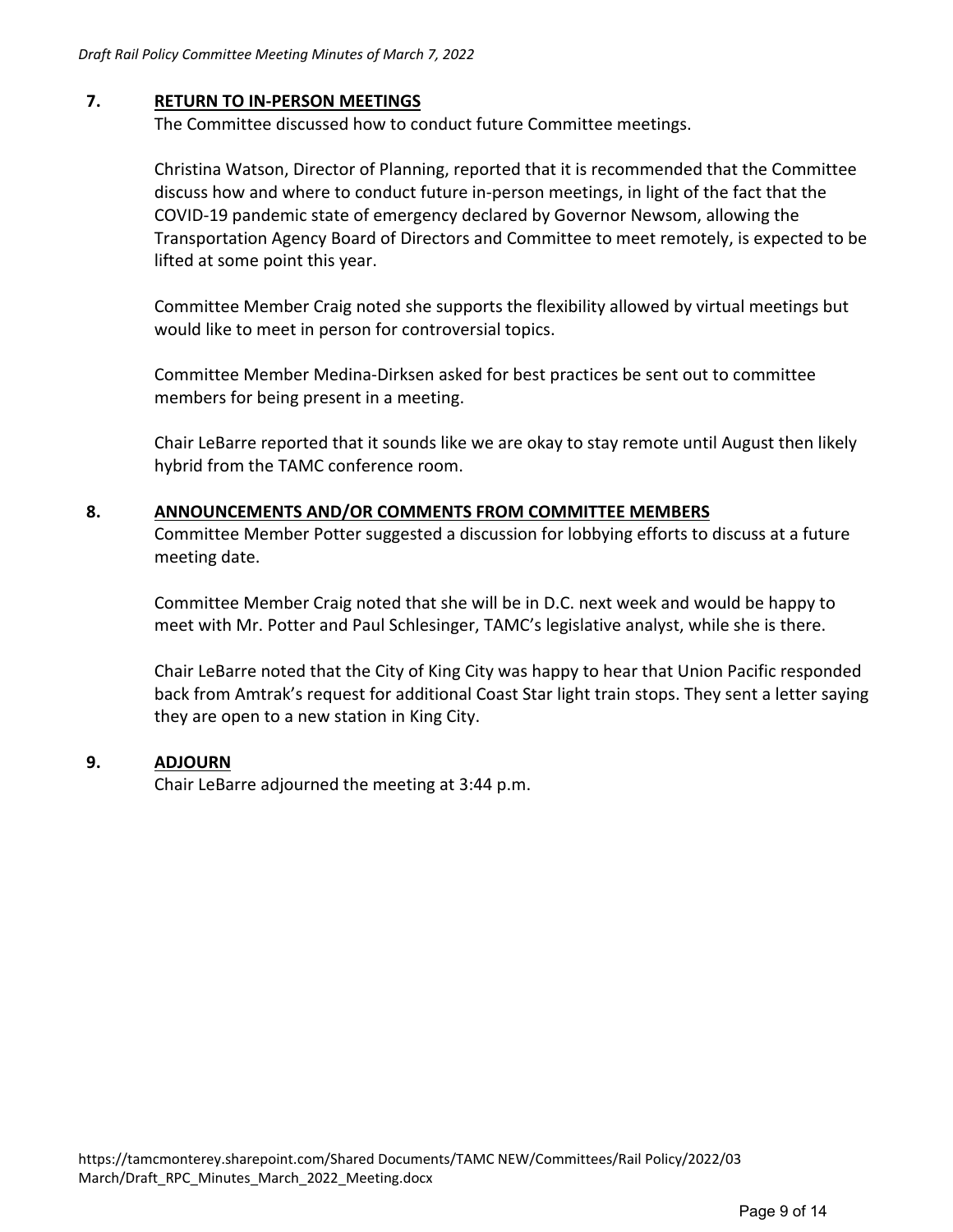

# *Memorandum*

| Subject:             | <b>Salinas Rail Kick Start Project Update</b> |
|----------------------|-----------------------------------------------|
| <b>Meeting Date:</b> | May 2, 2022                                   |
| From:                | Christina Watson, Director of Planning        |
| To:                  | <b>Rail Policy Committee</b>                  |

#### **RECOMMENDED ACTION:**

**RECEIVE** update on the Salinas Rail Kick Start project.

#### **SUMMARY:**

Activities on the Salinas Rail Kick Start project since the last update in March include work related to transferring the properties acquired for Package 1 (Salinas Station access and circulation improvements) to the City of Salinas and design coordination efforts with key stakeholders on Packages 2 (Salinas layover facility) and 3 (Gilroy track connections).

#### **FINANCIAL IMPACT:**

The capital cost of the Monterey County Rail Extension project, Phase 1, Salinas Kick Start project (the Salinas station and improvements in Santa Clara County), is estimated at \$81 million. The Kick Start project is proceeding with secured state funding under the adopted state environmental clearance.

#### **DISCUSSION:**

The Monterey County Rail Extension Project will extend passenger rail service from Santa Clara County south to Salinas. TAMC is pursuing a phased implementation of the Project. Phase 1, known as the Kick Start Project, includes Salinas train station circulation improvements, a train layover facility in Salinas, and track improvements at the Gilroy station and between Salinas and Gilroy. The Kick Start Project has wrapped up construction of Package 1, improvements at the Salinas train station. The layover facility (Package 2) and track improvements (Package 3) are now in final design.

## **Construction of Package 1: Salinas Station Improvements**

TAMC staff is coordinating with Caltrans and the City of Salinas on the logistics to transfer ownership of the completed project to the City, pursuant to the adopted Memorandum of Understanding. The land transfer must be approved by the California Transportation Commission (CTC) to empower the City and TAMC to approve transfer agreements. The CTC is requiring the City to commit to replacing any parking spaces used for future development in a location walking distance from the station. Staff will provide a verbal update at the Committee meeting.

## **Property Acquisi on for Package 2:Salinas Layover Facility**

On December 4, 2019, the Transportation Agency Board approved Resolutions of Necessity on portions of four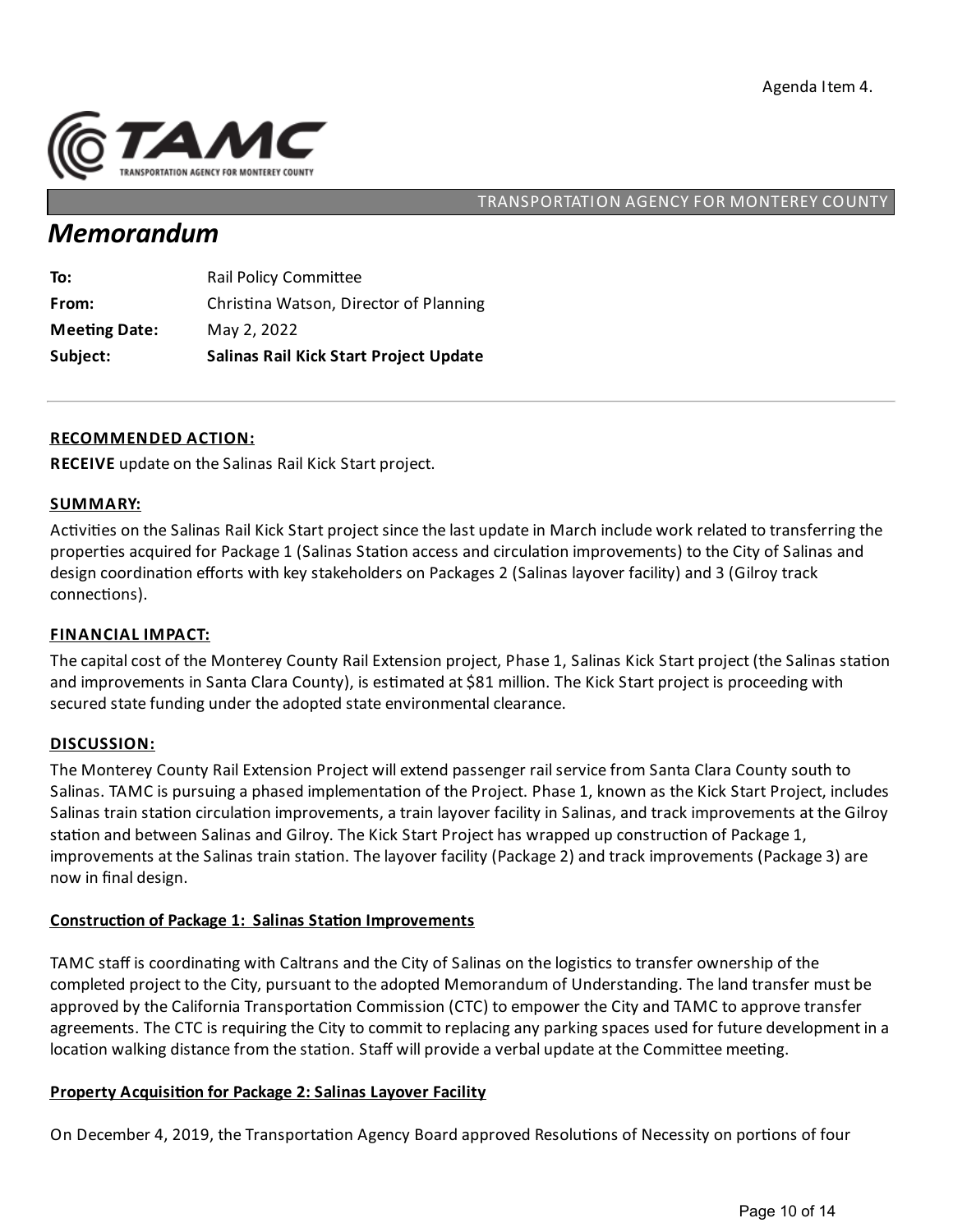parcels and one full parcel needed for the Salinas layover facility. TAMC staff continues to oversee the right-of-way special counsel Meyers Nave to further negotiations and finalize the remaining acquisitions in Salinas, and the team of Bender Rosenthal and Nossaman for Union Pacific property access negotiations.

## **Final Design for Package 2 and Package 3: Gilroy Sta on & TrackImprovements; Opera ons Scenarios**

HDR Engineering prepared the 90% plans, specifications and estimates for stakeholder review on November 8. HDR is now working on responding to comments, with the goal of preparing 100% plans by August.

The final design team held the following meetings to further the project's design:

- Amtrak April 5
- Caltrans and Caltrain March 16

Documents the team is preparing for future Committee/Board approval include the following:

• Memorandum of Understanding between TAMC and Caltrain outlining the process towards an operating agreement.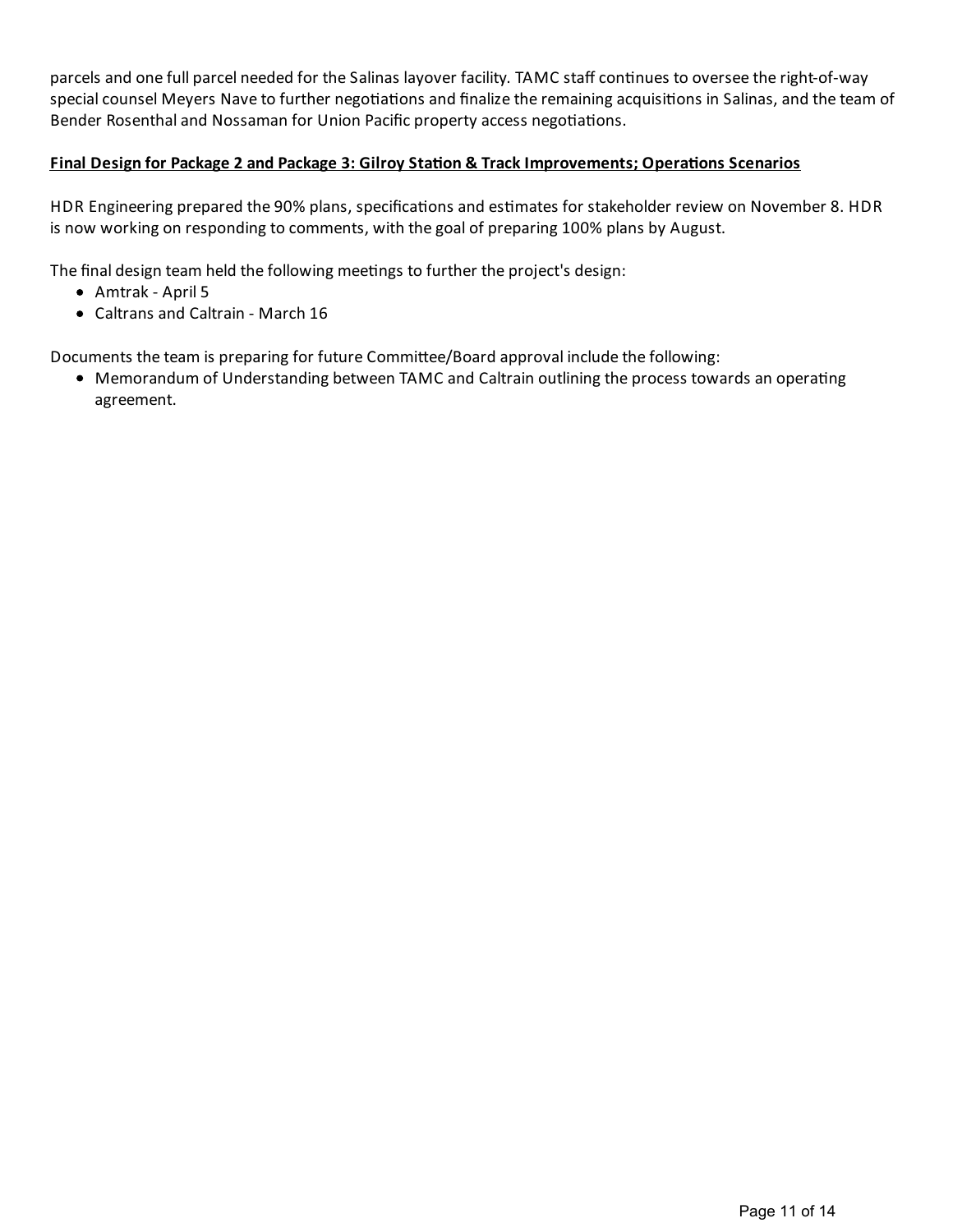

# *Memorandum*

| Subject:             | <b>Coast Corridor Rail Project Update</b> |
|----------------------|-------------------------------------------|
| <b>Meeting Date:</b> | May 2, 2022                               |
| From:                | Christina Watson, Director of Planning    |
| To:                  | <b>Rail Policy Committee</b>              |

#### **RECOMMENDED ACTION:**

**RECEIVE** update on the planned increase in passenger rail service along the coast corridor between San Francisco and Los Angeles.

#### **SUMMARY:**

Progress since the last update to this Committee in March includes a working group meeting on April 1.

#### **FINANCIAL IMPACT:**

The Coast Rail project capital and operation costs are under evaluation.

#### **DISCUSSION:**

The Coast Rail Coordinating Council (CRCC) is a multi-agency advisory and planning organization focused on improving the rail corridor between Los Angeles and the San Francisco bay area along the California Central Coast. Members of Council include all regional transportation planning agencies along the Central Coast – all of which have a strong interest in improving rail service and the rail infrastructure along the Central Coast's portion of the California Coast Passenger Rail Corridor.

Staff will provide a verbal update on the project at the meeting.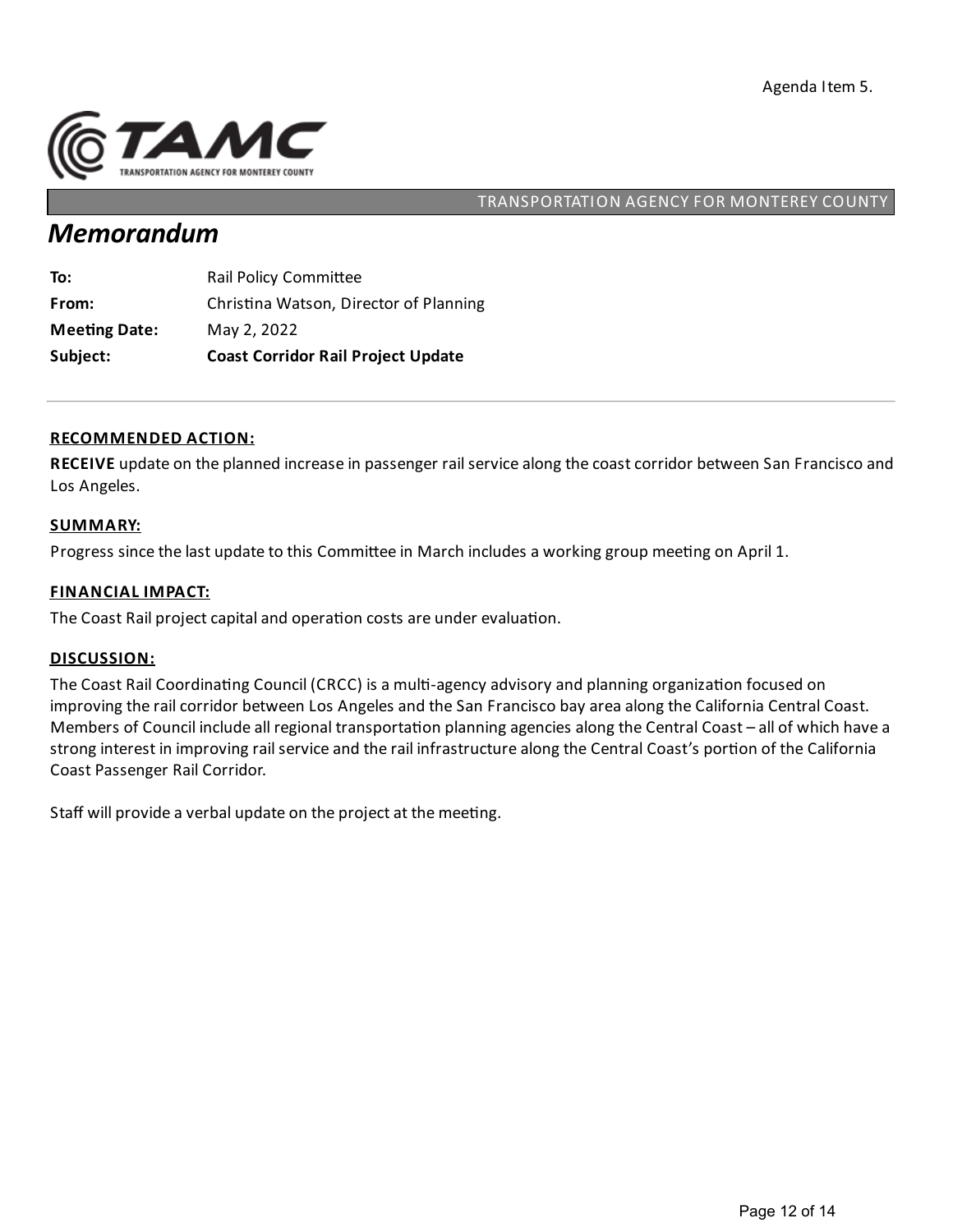

# *Memorandum*

| Subject:             | Correspondence                         |
|----------------------|----------------------------------------|
| <b>Meeting Date:</b> | May 2, 2022                            |
| From:                | Christina Watson, Director of Planning |
| To:                  | <b>Rail Policy Committee</b>           |

#### **RECOMMENDED ACTION:**

**RECEIVE** correspondence attached online.

#### **WEB ATTACHMENTS:**

• February 25, 2022 letter from K. N. Novak, Union Pacific Railroad Sr. Dir. Passenger Ops, to Ms. Sharnell T. Ladson-Hargett, Amtrak Principal Host Railroad Development, re: King City Station